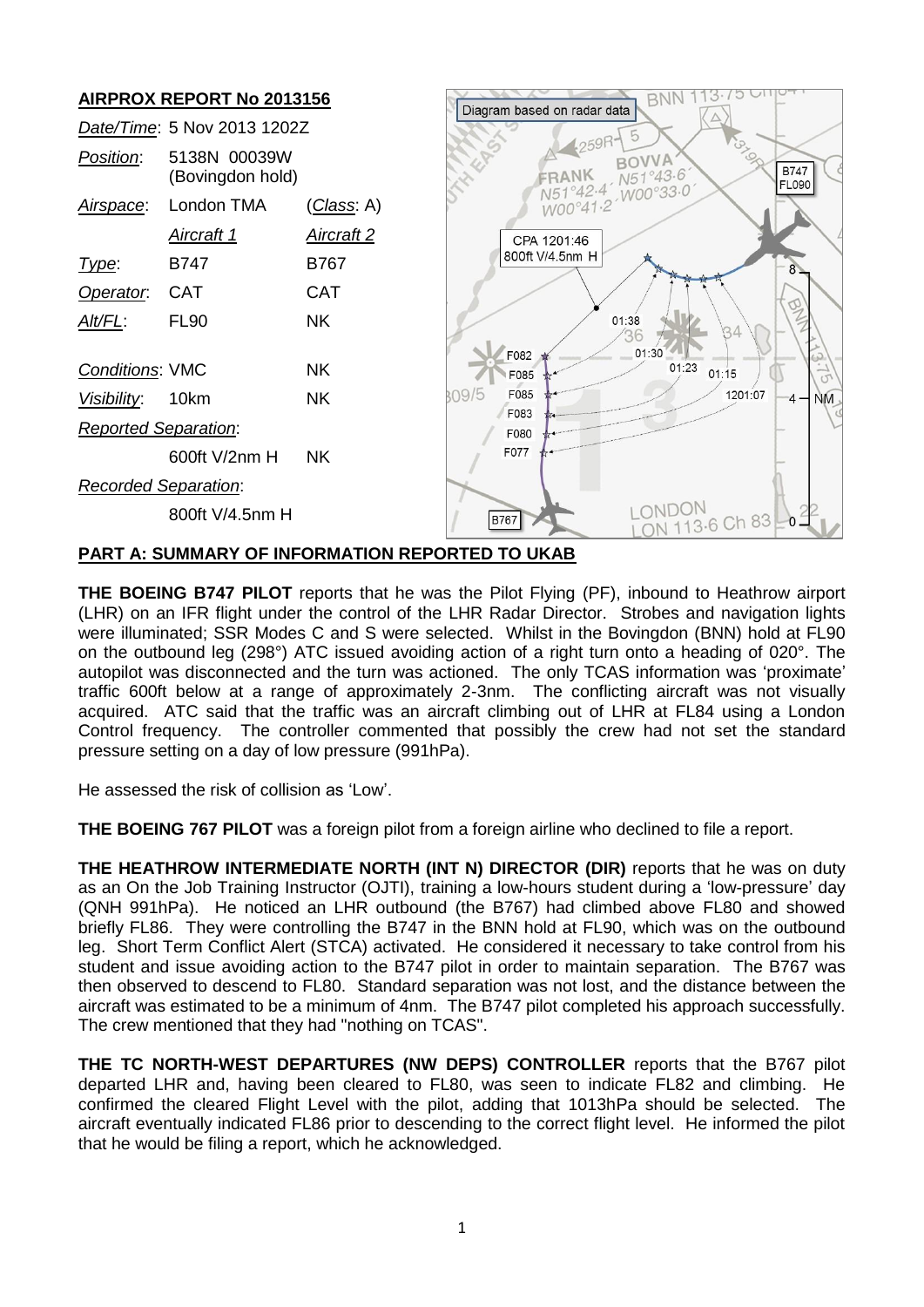# **Factual Background**

The Heathrow weather was:

METAR EGLL 051150Z 27015KT 9999 FEW011 12/10 Q0991 NOSIG= METAR EGLL 051220Z 28016KT 9999 SCT030 13/09 Q0991 NOSIG=

#### **Analysis and Investigation**

# **CAA ATSI**

ATSI had access to reports from the pilot of the B747, the INT N DIR and the NW Deps controller, recorded area surveillance and transcription of the INT N and NW Deps frequencies.

The B747 pilot was operating IFR on a flight inbound to LHR, in receipt of a Radar Control Service from INT N on frequency 119.725MHz. The B767 pilot was operating IFR on a flight outbound from LHR, in receipt of a Radar Control Service from the NW Deps controller on frequency 119.775MHz. Controller training was in progress on the INT N sector.

At 1153:20 the B747 pilot contacted INT N descending to FL90 in the BNN hold and was told to continue in the hold and that the total delay was between 10-15 min.

At 1159:38 the B767 pilot contacted NW Deps passing 4400ft for 6000ft. He was instructed to climb to FL80 which was read back correctly.

At 1201:20 the radar display indicated that the B767 was passing FL82, 6.6nm SW of the B747 (Figure 1) and the NW Deps controller asked the B767 pilot to confirm that he had 1013hPa selected and instructed him to turn left heading 270°. The B767 pilot read back the instruction to turn onto 270° and read back '1013'.





At 1201:26 low level STCA activated between the B767 and the B747 in the BNN hold. The Mode S from the B767, as obtained from the radar replay, indicated that its Barometric Pressure Setting (BPS) was 991hPa. At 1201:30, the NW Deps controller informed the B767 pilot that his aircraft was indicating FL85 (Figure 2) and to, "*turn left now heading 270 degrees*". At 1201:32 the INT N mentor, having noticed that the B767 pilot had 'bust' his level, took over from his trainee to give avoiding action to the B747 pilot, "*avoiding action, turn right now heading zero two five*". At 1201:36 the NW Deps controller instructed the B767 pilot, "*avoiding action turn left heading 270 degrees*". Traffic Information was passed to the B747 pilot on the B767; the B747 pilot queried the heading. The heading of 025° was re-iterated by the INT N DIR.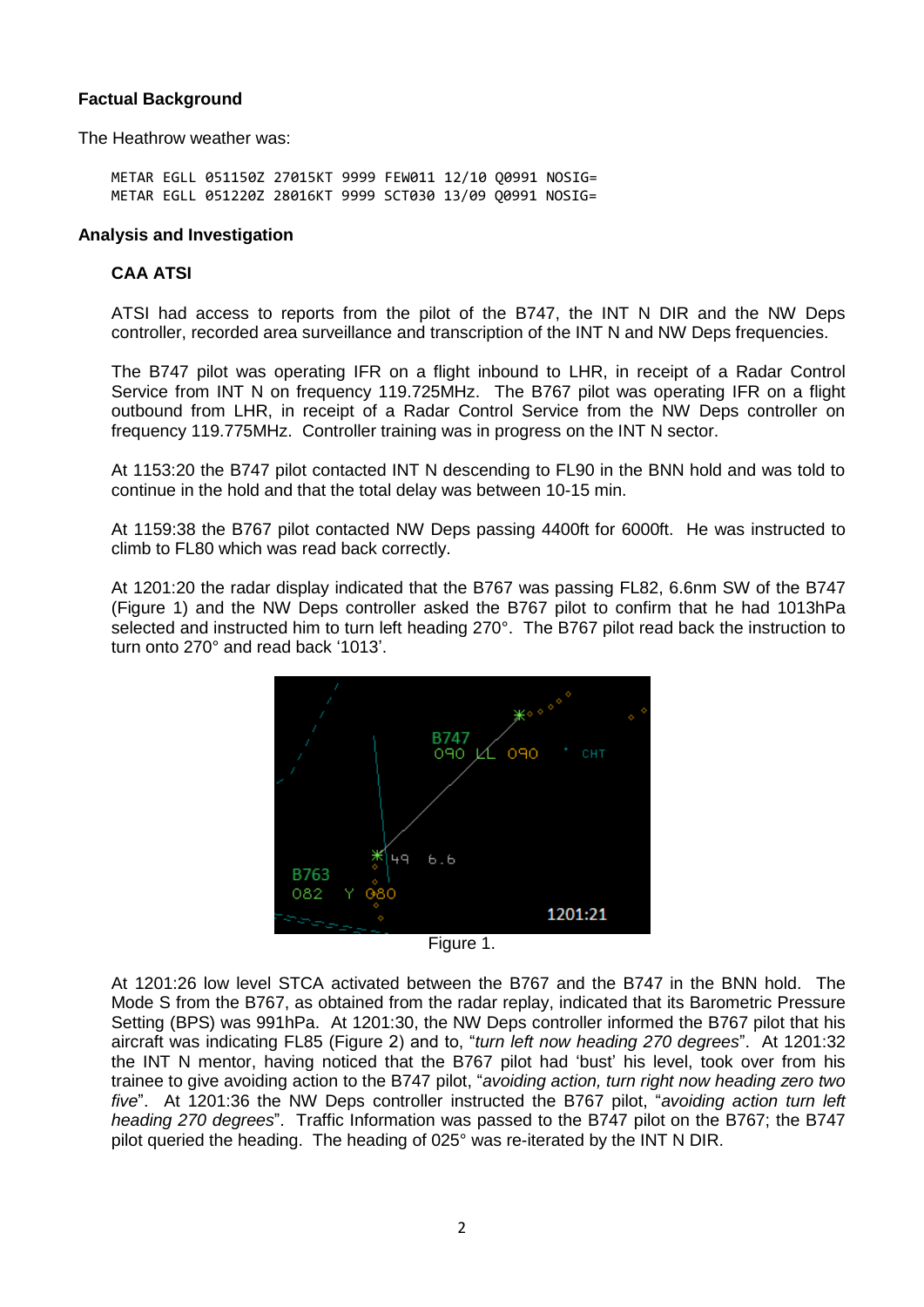

Figure 2.

At 1201:40 the radar replay showed that the B767 was at FL86 and the BPS from the B767 changed to 1013hPa. The B767 pilot descended to FL80 before he asked the NW Deps controller to confirm that it was a right turn to 270°. The NW Deps controller instructed the B767 pilot to fly a heading of north and to maintain FL80 on 1013hPa.

Separation was not lost and the CPA, as measured using the LHR 10cm radar, was 4.5nm horizontal and 800ft vertical (separation required 3NM/1000ft).

## **Summary**

The B747 pilot was holding at BNN VOR at FL90, under the control of the LHR INT N DIR. The outbound B767 pilot was instructed by the NW Deps controller to climb to FL80 beneath this traffic. However, the radar recordings reveal that the aircraft's BPS indicated 991hPa, an altitude difference of 594ft from the standard pressure setting. Consequently the B767 was on a conflicting flight-path with the B747. Prompt and effective avoiding action given by the controllers concerned resulted in standard separation being maintained.

## **PART B: SUMMARY OF THE BOARD'S DISCUSSIONS**

Information available included a report from the B747 pilot, transcripts of the relevant RTF frequencies, area radar recordings, reports from the controllers concerned and reports from the appropriate ATC and operating authorities. The Board was disappointed that the pilot of the B767 had declined to submit a report. However, it was agreed that there was sufficient evidence to discuss this Airprox and reach a meaningful conclusion.

The Board noted that, from the radar replay information, it was apparent that the B767 pilot had had the QNH set instead of the Standard Altimeter Setting. This had caused the pilot to climb above his cleared level (FL80) and into conflict with the B747 at FL90. The Board quickly and unanimously considered that this was the cause of the Airprox.

The Board commended the actions of the TC controllers concerned for their timely recognition of the circumstances which allowed them to take action to ensure that standard separation was maintained. Although no loss of separation occurred, it was recognised that normal procedures, safety standards and parameters had not pertained (the Category E definition) given that an aircraft had been issued with avoiding action in the holding pattern. Consequently, because effective and timely actions had been taken to prevent aircraft colliding, it was agreed that the Risk was Category C.

As a postscript, the CAA Flight Operations advisor commented that with the recent prolonged periods of low atmospheric pressure in the UK there had been a spate of similar 'level-busts', when pilots had not selected the Standard Altimeter Setting. Accordingly the CAA had published a Safety Notice, (SN-2014/004) titled 'Level Busts: Hazards and Defences', to address the situation.